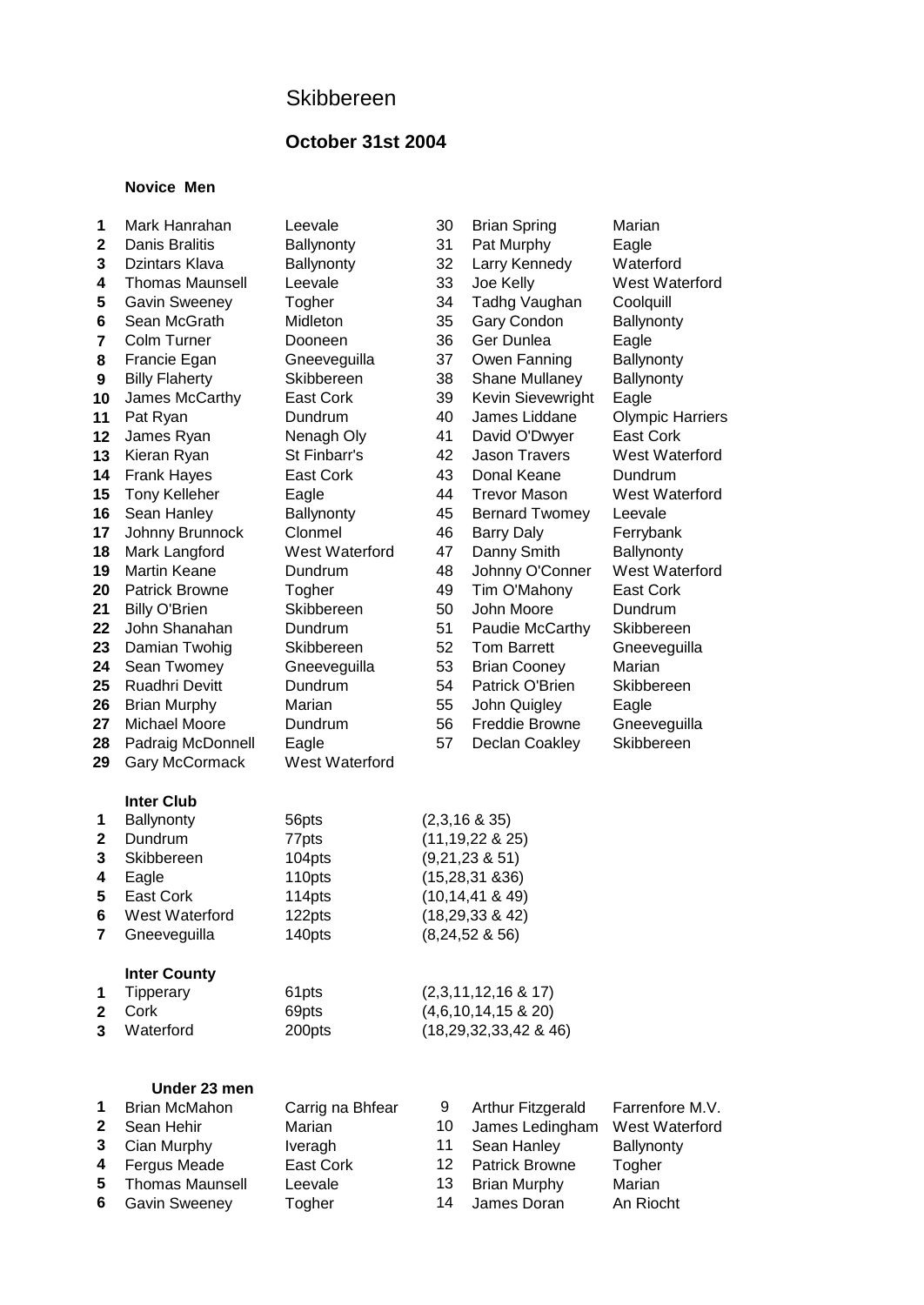| 7<br>8                                                                                                           | Francie Egan<br>James McCarthy                                                                                                                                                                                                                                                                                                                                                         | Gneeveguilla<br><b>East Cork</b>                                                                                                                                                                                                                                                                                                                   | 15<br>16                                                                                                       | Owen Fanning<br>Shane Mullaney                                                                                                                                                                                                                                                                                                                                                    | Ballynonty<br>Ballynonty                                                                                                                                                                                                                          |
|------------------------------------------------------------------------------------------------------------------|----------------------------------------------------------------------------------------------------------------------------------------------------------------------------------------------------------------------------------------------------------------------------------------------------------------------------------------------------------------------------------------|----------------------------------------------------------------------------------------------------------------------------------------------------------------------------------------------------------------------------------------------------------------------------------------------------------------------------------------------------|----------------------------------------------------------------------------------------------------------------|-----------------------------------------------------------------------------------------------------------------------------------------------------------------------------------------------------------------------------------------------------------------------------------------------------------------------------------------------------------------------------------|---------------------------------------------------------------------------------------------------------------------------------------------------------------------------------------------------------------------------------------------------|
| 1<br>1<br>2                                                                                                      | <b>Inter Club</b><br>Ballynonty<br><b>Inter County</b><br>Cork<br>Kerry                                                                                                                                                                                                                                                                                                                | 42pts<br>16pts<br>33pts                                                                                                                                                                                                                                                                                                                            | (1,4,5,8,6)<br>(3,7,9,8,14)                                                                                    | (11.15 & 816)                                                                                                                                                                                                                                                                                                                                                                     |                                                                                                                                                                                                                                                   |
| 1<br>$\mathbf{2}$<br>3<br>4<br>5<br>6<br>7<br>8<br>9<br>10<br>11<br>12<br>13<br>14<br>15<br>16<br>17<br>18<br>19 | <b>Novice Women</b><br>Orla Touhy<br><b>Orla Power</b><br>Siobhan Lennon<br>Diane Behan<br>Nora Kennedy<br>Sharon McGarry<br>Kate Moyna<br>Catherine O'Rourke<br><b>Elisibeth Crowley</b><br><b>Collette Hurley Tuttle</b><br>Ann Dunford<br><b>Catherine Kiely</b><br>Norma Wall<br>Joanne Jackman<br>Maria Walsh<br>Mary Moloney<br>Deirdre Bolger<br>Patricia O'Brien<br>Dawn Kelly | <b>Grange Fermoy</b><br>Carrick on Suir<br><b>Ennis Track</b><br>West Waterford<br><b>Thurles Crokes</b><br>St Finbarr's<br>An Riocht<br>St Finbarr's<br>Bandon<br>Bandon<br>West Waterford<br>Gneeveguilla<br>West Waterford<br>West Waterford<br>Clonmel<br><b>Thurles Crokes</b><br><b>Ennis Track</b><br><b>Ennis Track</b><br><b>Belgooly</b> | 20<br>21<br>22<br>23<br>24<br>25<br>26<br>27<br>28<br>29<br>30<br>31<br>32<br>33<br>34<br>35<br>36<br>37<br>38 | Marion O'Loughlin<br><b>Triona Shaloe</b><br>Judy Hanrahan<br><b>Brid Veale</b><br>Ann Whelan<br>Eileen O'Driscoll<br>Niamh Rowe<br>Ita Doherty<br><b>Barbara Harte</b><br>Mary Cotter<br>Liz McCarthy Coom Bandon<br>Aine Brosnan<br>Nasipho Mayiji<br>Maura McCarthy<br>Benedicte Coleman Beara<br><b>Clare Elphick</b><br>Joan O'Sullivan<br>Martina O'Leary<br>Siobhan Browne | Ennis Track<br>West Waterford<br>West Waterford<br>West Waterford<br>West Waterford<br>Emerald<br>Eagle<br><b>Ennis Track</b><br>Bandon<br>Eagle<br>An Riocht<br>Bandon<br><b>Bantry</b><br>Beara<br>Gneeveguilla<br>Gneeveguilla<br>Gneeveguilla |
| 1<br>2<br>3<br>4                                                                                                 | <b>Inter Club</b><br>West Waterford<br><b>Ennis Track</b><br>Bandon<br>Gneeveguilla                                                                                                                                                                                                                                                                                                    | 42pts<br>58pts<br>77pts<br>123pts                                                                                                                                                                                                                                                                                                                  |                                                                                                                | (4, 11, 13 & 8 & 14)<br>(3, 17, 18 & 20)<br>(9, 10, 28, 8, 30)<br>(12, 36, 37, 8, 38)                                                                                                                                                                                                                                                                                             |                                                                                                                                                                                                                                                   |
| 1<br>2<br>3<br>4<br>5                                                                                            | <b>Inter County</b><br>Cork<br>Tipperary<br>Waterford<br>Clare<br>Kerry                                                                                                                                                                                                                                                                                                                | 25pts<br>38pts<br>42pts<br>58pts<br>87pts                                                                                                                                                                                                                                                                                                          |                                                                                                                | (1,6, 8 & 10)<br>(2,5,15,8,16)<br>(4, 11, 13 & 8 & 14)<br>(3, 17, 18 & 20)<br>(7, 12, 31, 8, 37)                                                                                                                                                                                                                                                                                  |                                                                                                                                                                                                                                                   |
| 1<br>2<br>3<br>4<br>5                                                                                            | <b>Under 23 Women</b><br>Siobhan O'Doherty<br>Orla Touhy<br>Zara Murphy<br><b>Tracey Roche</b><br>Orla Drumm                                                                                                                                                                                                                                                                           | <b>Borrisokane</b><br><b>Grange Fermoy</b><br>U.C.C.<br>Dooneen<br>U.C.C.                                                                                                                                                                                                                                                                          |                                                                                                                |                                                                                                                                                                                                                                                                                                                                                                                   |                                                                                                                                                                                                                                                   |

 Orla Drumm **6** Jennifer Goggin U.C.C.<br>**7** Dawn Kelly Belgooly

**7** Dawn Kelly<br>**8** Triona Shaloe Triona Shaloe West Waterford

 **Inter Club**